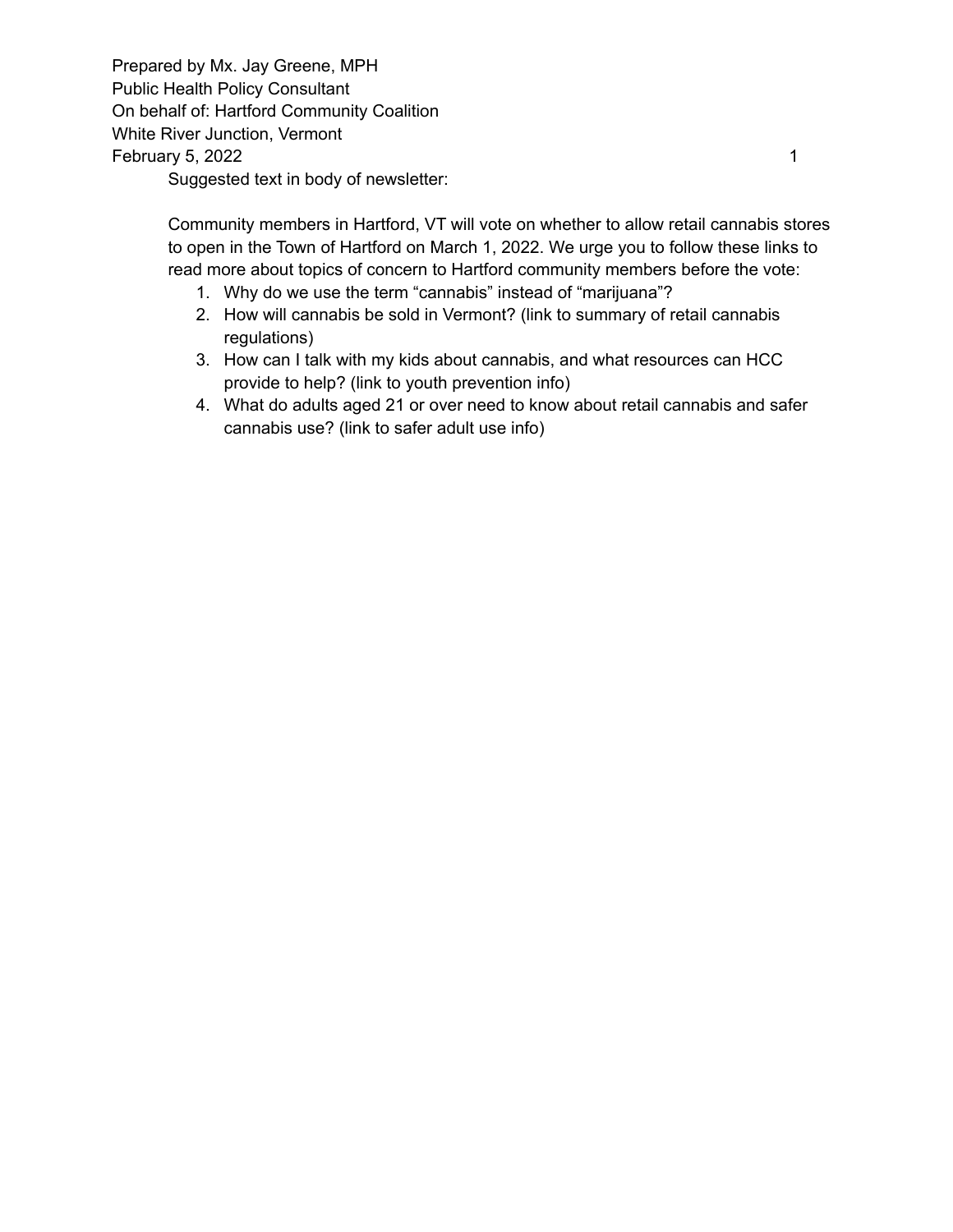1. How will retail cannabis be sold in Vermont?

Why do these documents use the word "cannabis" instead of "marijuana"?

● In the early 20th century, the term "marijuana" was used by members of the federal government to create an association between the use of the cannabis plant and minority racial groups in the Southern and Southwestern United States. The federal policy decision to codify the use of the term "marijuana" in the 1937 Marijuana Tax Act was motivated by racism, xenophobia, and prejudice.<sup>1,2</sup> Switching to "cannabis" instead of "marijuana" removes racially coded language from our vocabulary. Additionally, current legislation in the state of Vermont regarding the plant *Cannabis sativa L.* uses the term "cannabis." Any information related to regulatory efforts in Vermont should also use the term "cannabis" to avoid confusion.

Definitions and acronyms:

- CCB<sup>3</sup>: Cannabis Control Board
- Cannabinoid: chemicals produced by the cannabis plant that are similar to chemicals that are produced by the human body.<sup>4</sup>
- THC: tetrahydrocannabinol, a class of chemicals contained in cannabis responsible for producing psychoactive effects.<sup>4</sup> THC compounds are one type of cannabinoid that the cannabis plant produces.
- CBD: cannabidiol, another class of chemicals produced by the cannabis plant.<sup>4</sup> Unlike THC compounds, CBD does not produce a psychoactive "high." 4
- Dispensary: business location that sells cannabis, means the same thing as a "retail cannabis store." <sup>3</sup> This document uses the term "retail cannabis store" to distinguish places where cannabis is sold that are accessible to the general public from medical cannabis stores that are only accessible to qualified medical patients.
- Cultivator<sup>3</sup>: person or business that grows cannabis, also commonly known as a "grower."
- Municipality<sup>3</sup>: a town, city, or incorporated village.

Key facts about purchasing retail cannabis in Vermont:

How will cannabis retail locations work?

- Only people aged 21 or over may purchase, use, or possess cannabis from retail cannabis stores. 5
- Retail cannabis stores will be required to check for a valid ID at the door before allowing customers inside the store. 5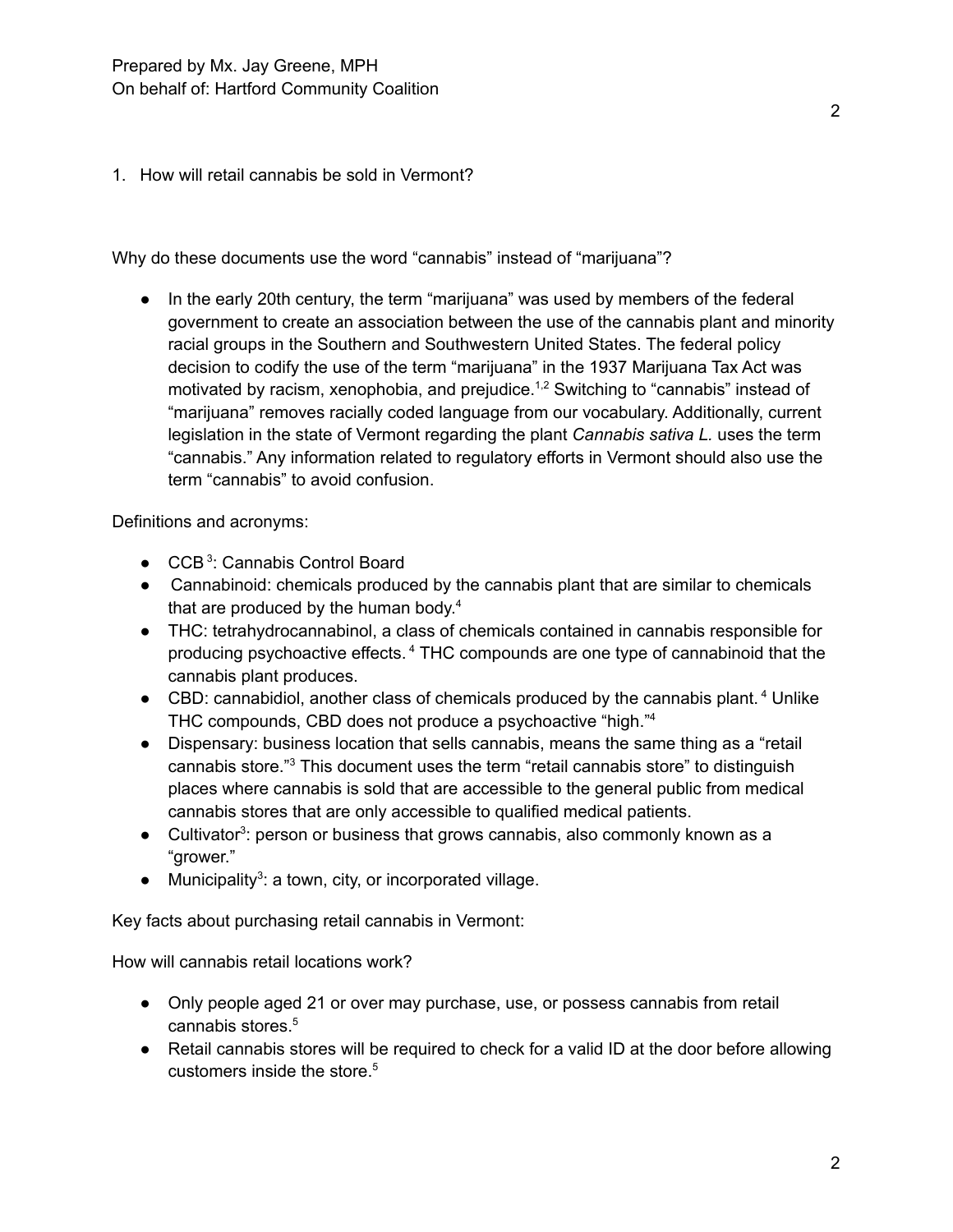## Prepared by Mx. Jay Greene, MPH

On behalf of: Hartford Community Coalition

- You must be 21 or older to work for a retail cannabis store, cannabis cultivator, or a cannabis product manufacturer. 6
- The state of Vermont prohibits cannabis retailers from being located within 500 feet of a school or on any property adjacent to a school. The same rules apply to any property owned or maintained by a school. Local CCBs may impose additional rules to limit the location of cannabis stores.<sup>7,8</sup>
- Advertising of cannabis products to the general public is not allowed. Billboards advertising cannabis that are visible to the general public are not allowed. Window advertisements or displays of cannabis products that can be viewed from outside a retail cannabis store are not allowed. <sup>5</sup> See Proposed Rule 2 for additional details.

What regulations apply to cannabis sold in Vermont?

- All cannabis products must be tested by an independent laboratory to ensure there are no contaminants before sale. Examples of contaminants that laboratories must test for include pesticide residue, fungal contamination, and pathogenic bacteria. 5
- No psychoactive chemicals other than those that naturally occur in the cannabis plant may be added to cannabis products. <sup>5</sup> Examples of psychoactive chemicals banned from retail cannabis products include alcohol (found in fermented fruits and grains), caffeine (found in black tea and coffee), and nicotine (found in tobacco), which are not produced by the cannabis plant.
- No artificial sweeteners or flavorings may be added to cannabis flower or cannabis oils.<sup>5</sup> (Note: cannabis flower and oils may be heated and the resultant smoke or vapor is inhaled. The ban on non-cannabis flavors ensures that candy, food, or fruit-flavored vaporizer cartridges that appeal to children cannot be sold by Vermont cannabis retailers.)
- Cannabis products sold in retail stores may not exceed 60% THC content.<sup>5</sup>
- All cannabis products must be sold inside opaque, child-resistant packaging. Child-resistant packaging must be resistant to children aged 5 or younger. 5
- Packaging may not contain images that may be appealing to people under the age of 21 (for example, images of cartoon characters, food, candy, or fruit.) <sup>5</sup> See Proposed Rule 2 for details.
- Labels must list the amount of THC and other cannabinoids contained in the product.<sup>5</sup>
- Products sold in packages that contain multiple servings of a product must be labeled with the words "INCLUDES MULTIPLE SERVINGS." 5

These warning labels will be present on all retail cannabis packaging: 5

Warning label: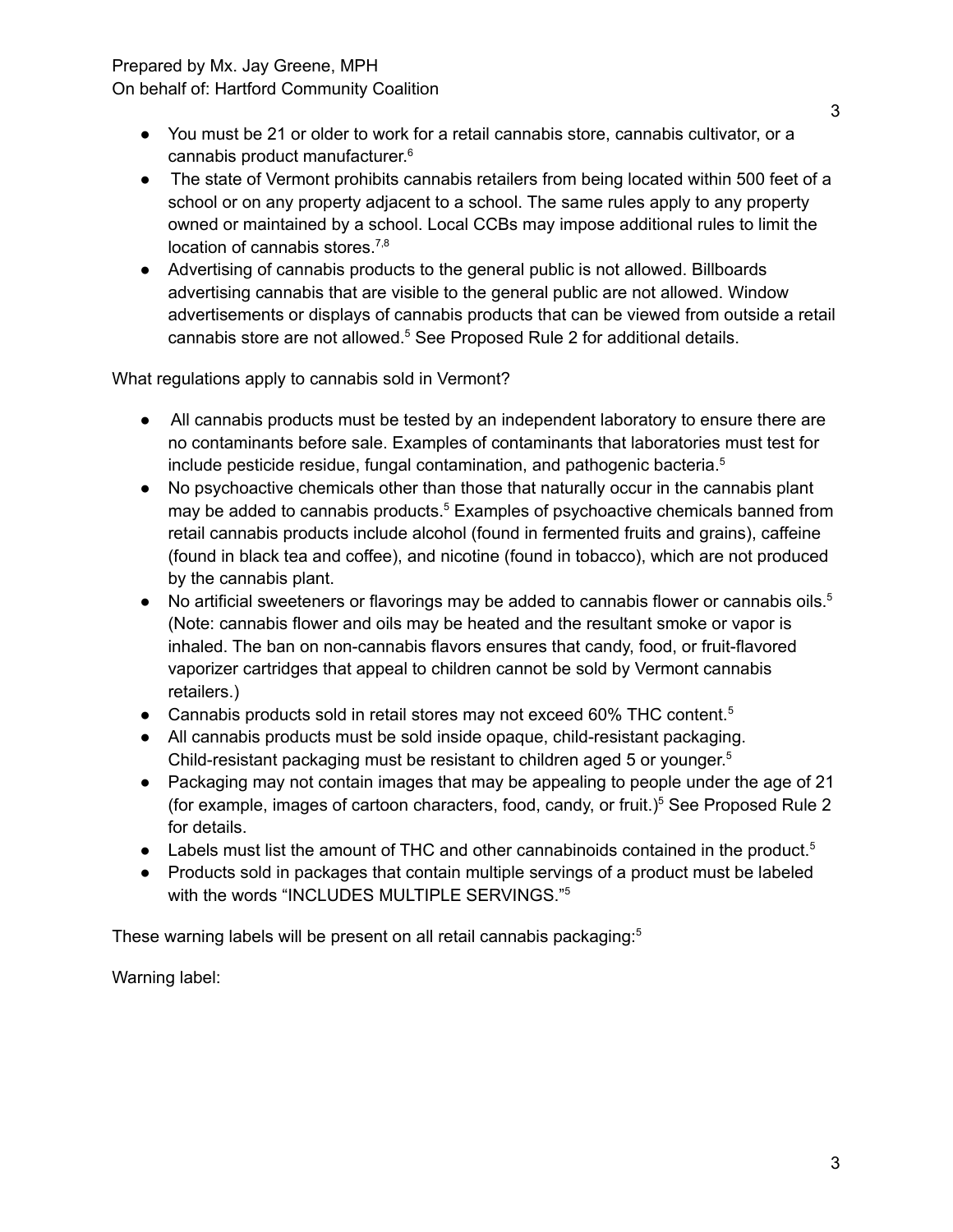This is a cannabis product and has not been analyzed or approved by the Food and Drug Administration (FDA). For use by individuals 21 years of age and older or registered qualifying patient only. KEEP THIS PRODUCT AWAY FROM CHILDREN AND PETS. DO NOT USE IF PREGNANT OR **BREASTFEEDING.** Possession or use of this product may carry significant legal penalties in some jurisdictions and under federal law. It may not be transported outside of the state of Vermont. The effects of edible cannabis may be delayed by two hours or more. Cannabis may be habit forming and can impair concentration, coordination, and judgment. Persons 25 years and younger may be more likely to experience harm to the developing brain.

It is against the law to drive or operate machinery when under the influence of this product. National Poison Control Center 1-800-222-1222.

Image description: a black outline of a rectangle containing black text on a white background. Text reads: "This is a cannabis product and has not been analyzed or approved by the Food and Drug Administration (FDA). For use by individuals 21 years of age and older or registered qualifying patients only. KEEP THIS PRODUCT AWAY FROM CHILDREN AND PETS. DO NOT USE IF PREGNANT OR BREASTFEEDING. Possession or use of this product may carry significant legal penalties in some jurisdictions and under federal law. It may not be transported outside of the state of Vermont. The effects of edible cannabis may be delayed by two hours or more. Cannabis may be habit forming and can impair concentration, coordination, and judgment. Persons 25 years and younger may be more likely to experience harm to the developing brain. It is against the law to drive or operate machinery when under the influence of this product. National Poison Control Center 1-800-222-1222." End image description.

Warning symbols:



Image description: two warning symbols that will be placed on all retail cannabis packaging in the state of Vermont. On the left is a red outline of a triangle with a white center. There is a black shape of a cannabis leaf in the center of the triangle. The text under the triangle reads "CONTAINS THC" in capital letters. The symbol on the right is a red outline of an octagon with a white center. The text in the center of the red octagon reads "NOT SAFE FOR KIDS" in capital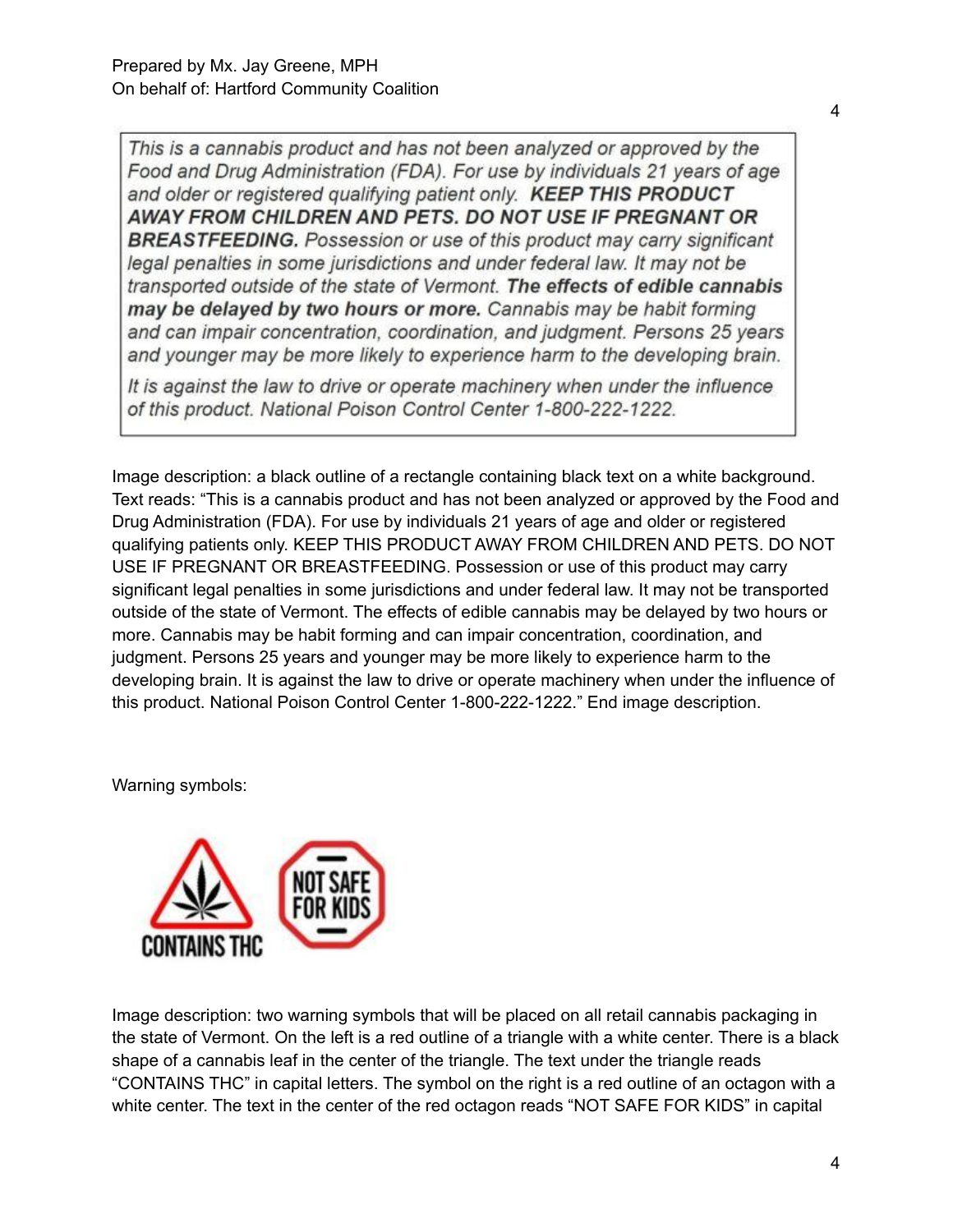letters. There is a black line above and below the text in the center of the octagon. End image description.

You can read a full list of proposed rules and regulations on the sale of cannabis in Vermont [here](https://ccb.vermont.gov/laws-rules-and-regulations).<sup>9</sup>

How does a municipality regulate cannabis sales within its own borders?

- A municipality may create a local Cannabis Control Board (CCB) to regulate how cannabis is sold within the municipality. If no local Cannabis Control Board is created, regulatory power defaults to the state Cannabis Control Board.<sup>8,10</sup>
- Among other capabilities, a local Cannabis Control Board has the power to: $8$ 
	- regulate the location of cannabis retail stores within a municipality.
	- regulate the number of cannabis retail stores within a municipality.
	- decide whether to increase the "buffer zone" between cannabis retail stores and schools from the state minimum of 500 feet through zoning regulation.
	- issue cannabis dispensary licenses, cultivator licenses, and manufacturer licenses.
- A local Cannabis Control Board cannot: 8
	- ban cannabis retail locations from a municipality that has already voted to allow cannabis retail stores within its borders by changing zoning regulations in a way that effectively excludes cannabis retail stores.
	- $\blacksquare$  collect extra taxes on top of the 14% state cannabis excise tax.<sup>11,12</sup>

Timeline for retail cannabis store opening: 8

- March 1, 2022: Town of Hartford vote on whether to allow retail cannabis stores to open within the Town
- September 1, 2022: retailer license applications must begin to be accepted on or before September 1, 2022
- October 1, 2022: CCB will begin issuing retailer licenses, retail sale of cannabis to people 21 or over will be allowed

What does the timeline mean for voters?

● If voters in the Town of Hartford pass the ballot measure to allow cannabis retail stores, a local Hartford Cannabis Control Board must be established very soon after to start creating meaningful local regulations. Without a local CCB, decisions on cannabis retail store policy will be made by the state CCB.<sup>8</sup>

What is left to be determined?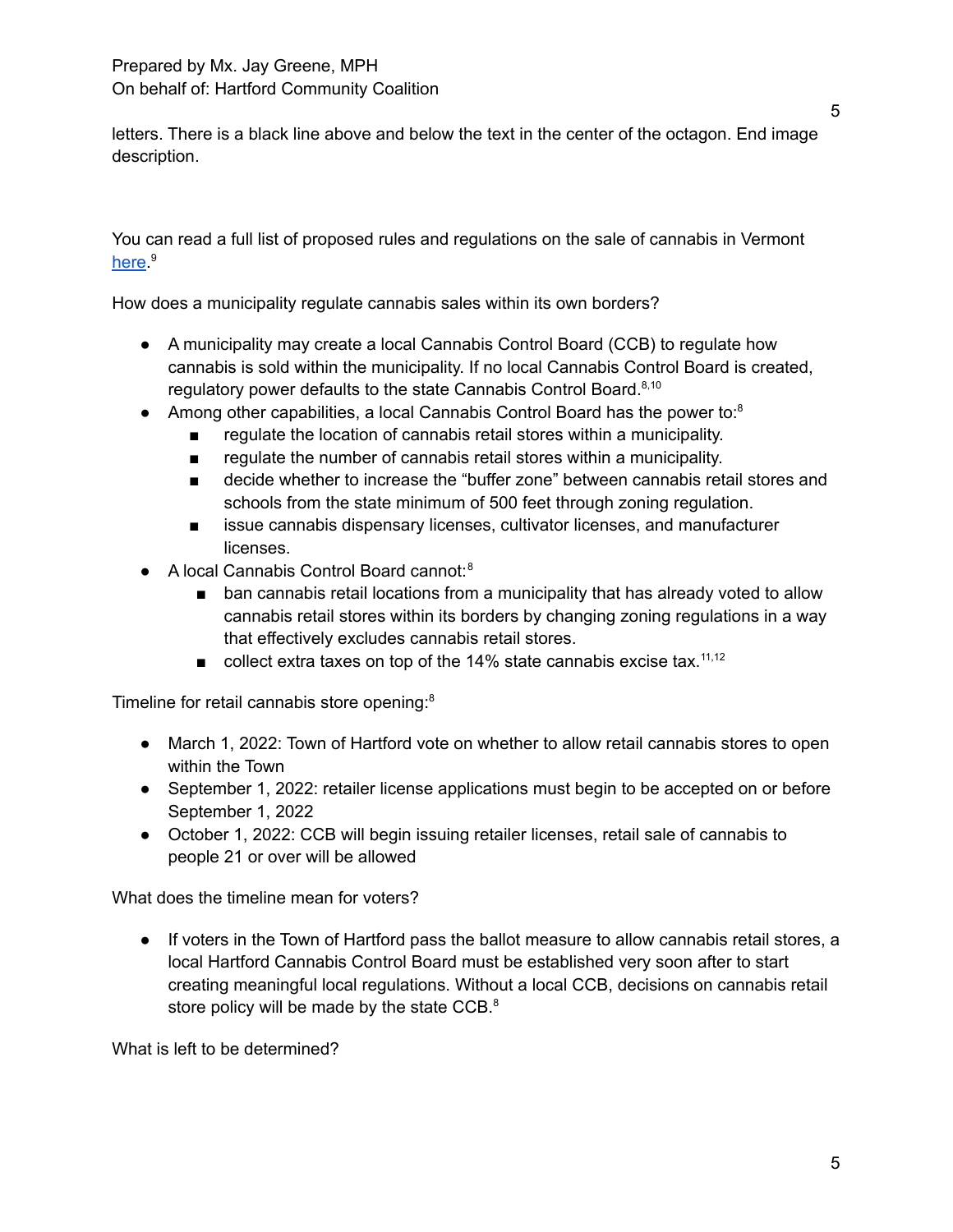### Prepared by Mx. Jay Greene, MPH On behalf of: Hartford Community Coalition

- Up to \$10 million per year of cannabis excise tax revenue will be made available to fund substance misuse prevention programs in Vermont.<sup>13</sup> There is currently no legislative framework for distributing that funding. The Vermont Department of Health is expected to work with State legislators to develop the framework for distributing substance misuse prevention funds.
- Community members who wish to contribute to the work of the State Cannabis Control Board can make a public comment here. Please note that the CCB is only accepting public comments on Proposed Rules 3 and 4 at this time. The CCB is no longer accepting public comments on Proposed Rules 1 and 2.<sup>14</sup>

# Sources cited:

- 1. Peña-Melnyk J. *2017-12 Providing a Legal Framework When Jurisdictions Decide to Decriminalize, Commercialize and Tax Cannabis*.; 2018. Accessed January 20, 2022. https://nhcsl.org/resources/resolutions/2017/2017-12/
- 2. Klein A. Poly and Tricky Dick: The drug war origins of the term "polydrug use." *Nordic Studies on Alcohol and Drugs*. 2018;35(6):404-412. doi:10.1177/1455072518786666
- 3. Vermont Cannabis Control Board. *Proposed Rule 1 & 2: Definitions Guidance*.; 2021. Accessed February 3, 2022. https://ccb.vermont.gov/sites/ccb/files/2021-11/Proposed%20Rule%201%20%26%202%2 0definitions%20guidance.pdf
- 4. Gardner EL. Chapter 9 Cannabinoids and Addiction. In: Pertwee RG, ed. *Handbook of Cannabis*. 1st ed. Oxford University Press; 2014:172-187.
- 5. Vermont Cannabis Control Board. *STATE OF VERMONT CANNABIS CONTROL BOARD RULE 2: REGULATION OF CANNABIS ESTABLISHMENTS*.; 2022. Accessed February 1, 2022. https://ccb.vermont.gov/sites/ccb/files/2021-11/Proposed Rule 2 - Regulation of Cannabis Establishments.pdf
- 6. Vermont Cannabis Control Board. *STATE OF VERMONT CANNABIS CONTROL BOARD RULE 1: LICENSING OF CANNABIS ESTABLISHMENTS*.; 2022. Accessed February 1, 2022. https://ccb.vermont.gov/sites/ccb/files/2021-11/Proposed Rule 1 - Licensing of Cannabis Establishments - correct.pdf
- 7. Vermont General Assembly. *Title 18: Health Chapter 084: Possession and Control of Regulated Drugs § 4237. Selling or Dispensing to Minors; Selling on School Grounds*. Vermont General Assembly Accessed February 1, 2022. https://legislature.vermont.gov/statutes/section/18/084/04237

6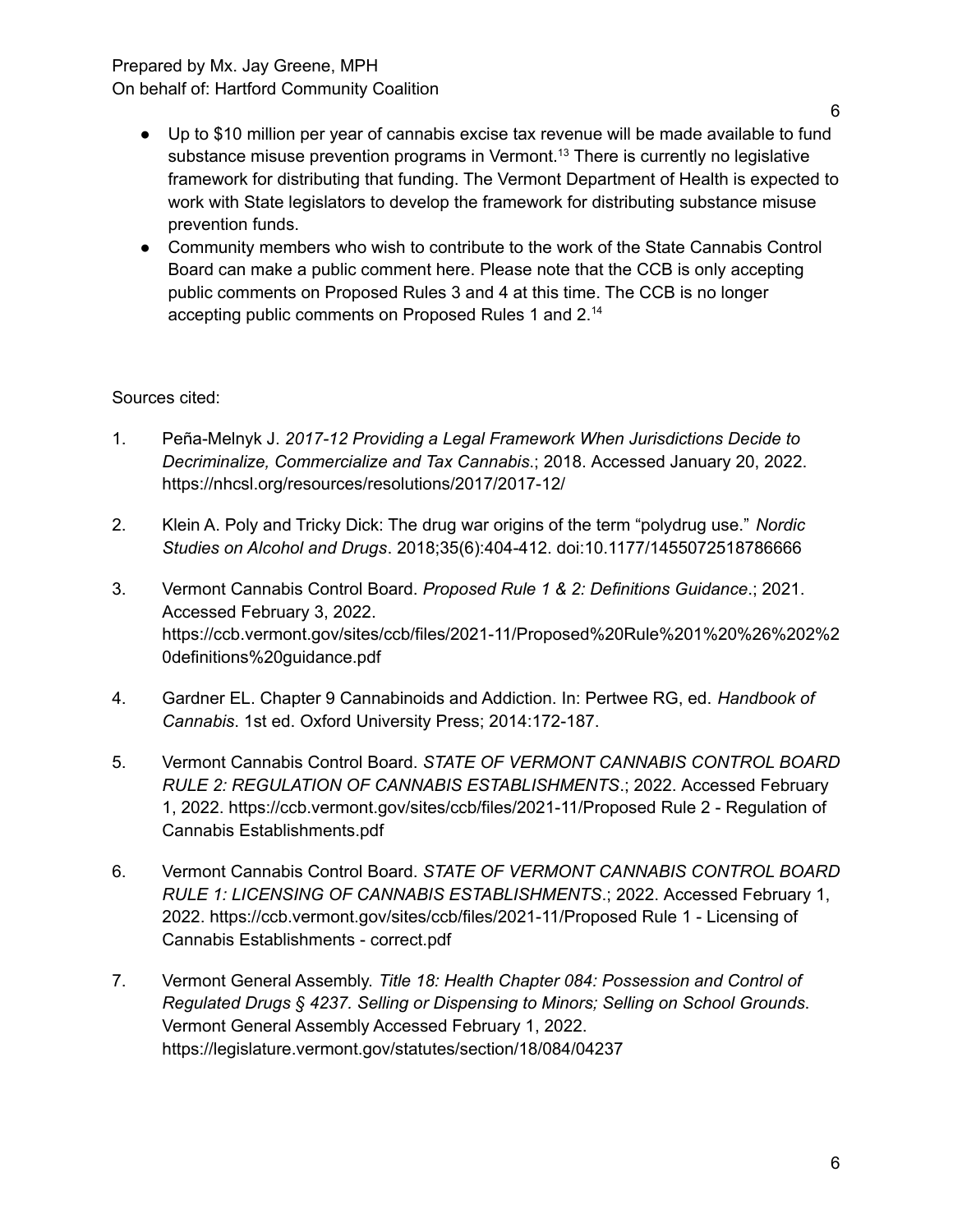- 8. Vermont General Assembly. *No. 62. An Act Relating to Miscellaneous Cannabis Regulation Procedures.* General Assembly of the State of Vermont; 2021. Accessed January 30, 2022. https://legislature.vermont.gov/Documents/2022/Docs/ACTS/ACT062/ACT062 As Enacted.pdf
- 9. State of Vermont Cannabis Control Board. Laws, Rules, and Regulations | Cannabis Control Board. Accessed January 4, 2022. https://ccb.vermont.gov/laws-rules-and-regulations
- 10. Vermont General Assembly. *No. 164. An Act Relating to the Regulation of Cannabis.* Vermont General Assembly; 2020. Accessed January 30, 2022. https://ccb.vermont.gov/sites/ccb/files/documents/ACT164 As Enacted\_1.pdf
- 11. Vermont General Assembly. *Title 32: Taxation and Finance Chapter 207: Cannabis Excise Tax § 7902. Cannabis Excise Tax*.; 2022. Accessed January 30, 2022. https://legislature.vermont.gov/statutes/section/32/207/07902
- 12. Vermont General Assembly. *Title 32: Taxation and Finance Chapter 207: Cannabis Excise Tax*.; 2022. Accessed January 30, 2022. https://legislature.vermont.gov/statutes/section/32/207/07908
- 13. Vermont General Assembly. *Title 32: Taxation and Finance Chapter 207: Cannabis Excise Tax § 7909. Substance Misuse Prevention Funding*.; 2022. Accessed January 30, 2022. https://legislature.vermont.gov/statutes/section/32/207/07909
- 14. Board S of VCC. CCB Newsletter Week of February 7. Published online 2022.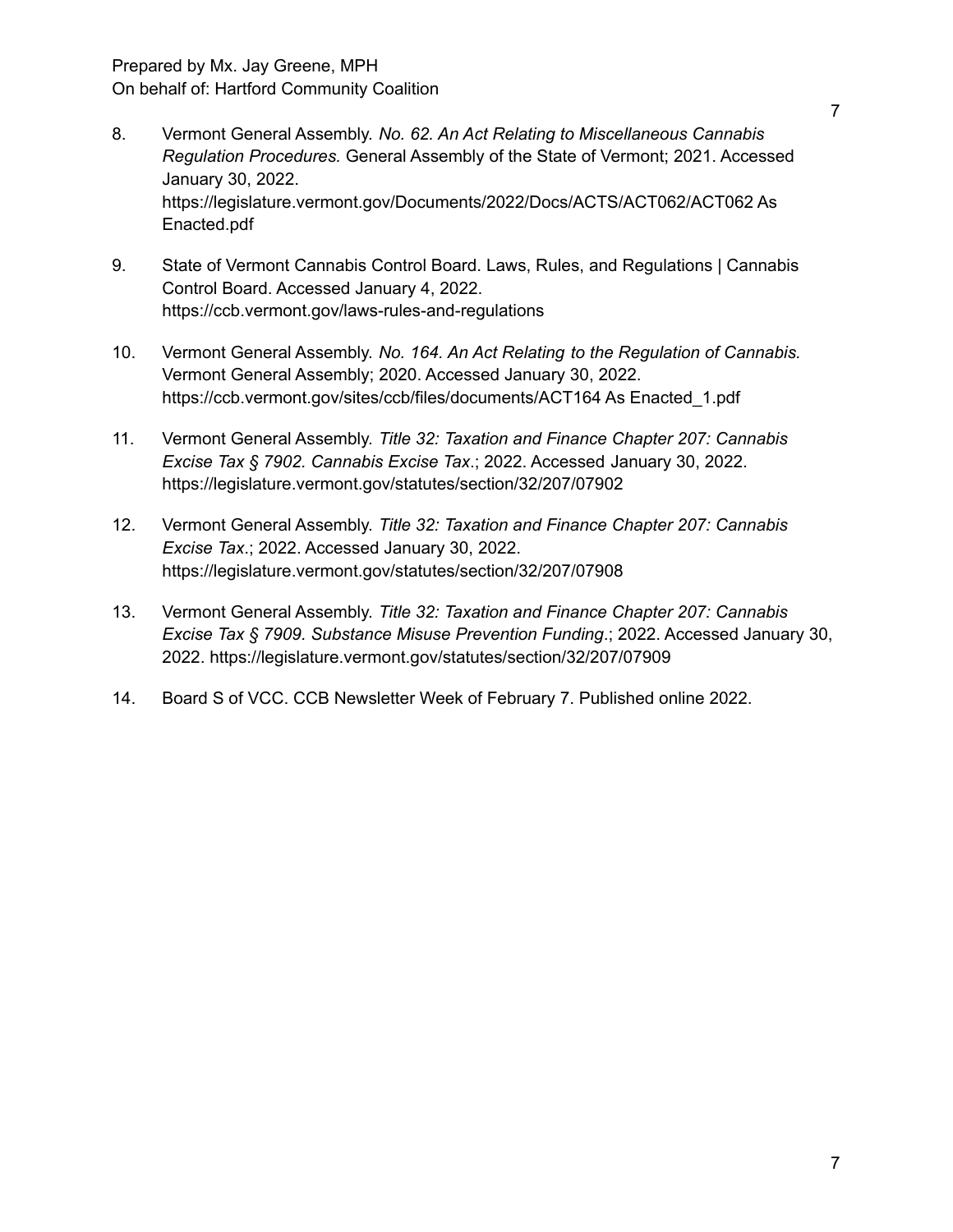### Prepared by Mx. Jay Greene, MPH On behalf of: Hartford Community Coalition

2. How can I talk with my kids about cannabis, and what resources can HCC provide to help?

Why do these documents use the word "cannabis" instead of "marijuana"?

● In the early 20th century, the term "marijuana" was used by members of the federal government to create an association between the use of the cannabis plant and minority racial groups in the Southern and Southwestern United States. The federal policy decision to codify the use of the term "marijuana" in the 1937 Marijuana Tax Act was motivated by racism, xenophobia, and prejudice.<sup>1,2</sup> Switching to "cannabis" instead of "marijuana" removes racially coded language from our vocabulary. Additionally, current legislation in the state of Vermont regarding the plant *Cannabis sativa L.* uses the term "cannabis." Any information related to regulatory efforts in Vermont should also use the term "cannabis" to avoid confusion.

What do parents need to know about the risks of youth cannabis use?

• Talk to your kids about how they are feeling. The American Academy of Pediatrics (AAP), American Academy of Child Psychiatry (AACP), and the Children's Hospital Association (CHA) recently released a statement regarding a national children and adolescent mental health crisis because of the ongoing COVID-19 pandemic. According to the AAP, AACP and CHA:

> *"The pandemic has struck at the safety and stability of families. More than 140,000 children in the United States lost a primary and/or secondary caregiver, with youth of color disproportionately impacted. We are caring for young people with soaring rates of depression, anxiety, trauma, loneliness, and suicidality that will have lasting impacts on them, their families, and their communities."* 3

- $\circ$  If you or someone you know is struggling with mental health issues, HCC has more information about local resources [here](https://www.hccvt.org/suicide-prevention)<sup>4</sup>
- Talk with your kids about your family's mental health history, especially if you have a family history of schizophrenia. More research is needed to clarify the links between adolescent cannabis use and long-term mental health impacts. Early cannabis use may accelerate the onset of symptoms of schizophrenia in youth with a family history of schizophrenia. <sup>5</sup> Youth who consistently use higher potency THC products are at higher risk of psychosis\*. <sup>5</sup> Continued cannabis use is associated with poor long-term outcomes for people already experiencing psychosis. 6
- Do not share your cannabis products with youth under the age of 21. Adolescent cannabis use is associated with higher odds of depression, anxiety, and other mental health issues in the long term.<sup>6</sup> It is illegal to purchase cannabis for anyone under the age of 21 in Vermont.

What can you do to prevent youth cannabis use?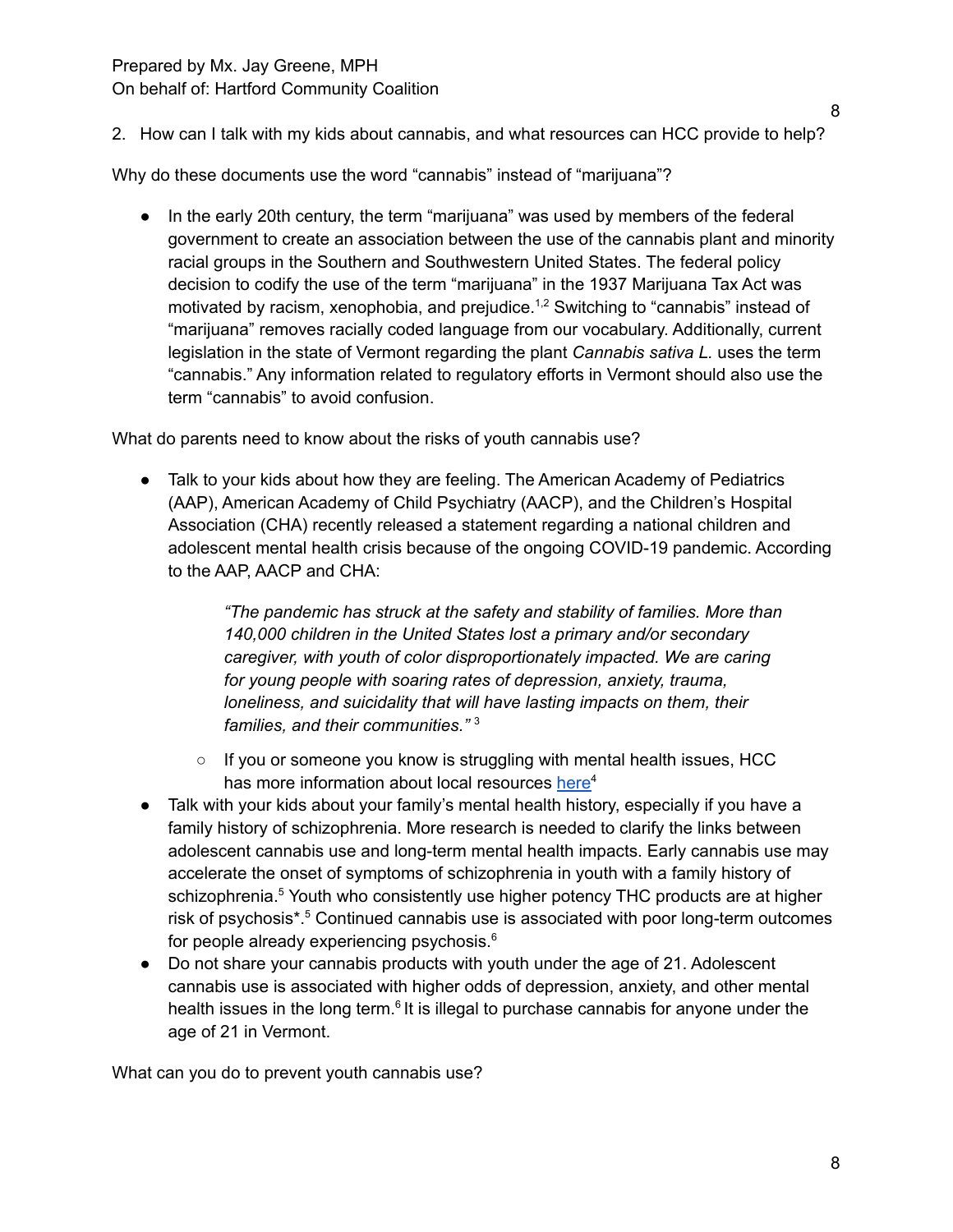### Prepared by Mx. Jay Greene, MPH On behalf of: Hartford Community Coalition

- Store all cannabis products in a locked container out of reach of children. **HCC can provide you with a free lock box you can use to store cannabis products or medications to keep them away from children. Contact HCC Program Coordinator Kelly Clements at kellyc@hccvt.com for more information.**
- Do not use cannabis products around kids. If you smoke or vaporize cannabis, do so outside to avoid exposing youth to cannabis smoke/vapor. If you take edible cannabis products, make sure to store them separately from other food items so kids do not eat them by mistake. Make sure everyone who visits your home understands the rules about not using cannabis in front of young people.<sup>7</sup>
- Set a good example by not driving while intoxicated. Talk to your kids about not accepting rides from drivers who are intoxicated, even if those drivers are their friends.<sup>7</sup>
- Wondering how to go about talking to your kids about their mental health and substance misuse? Check out these resources from ParentUP Vermont<sup>7</sup>: <https://parentupvt.org/> (Recursos en español: 8

[https://drugfree.org/recursos-en-espanol/prevencion-y-accion-temprana/sobre-las-droga](https://drugfree.org/recursos-en-espanol/prevencion-y-accion-temprana/sobre-las-drogas/marihuana/) [s/marihuana/\)](https://drugfree.org/recursos-en-espanol/prevencion-y-accion-temprana/sobre-las-drogas/marihuana/)

- Helpful facts to frame the discussion of retail cannabis with kids:
	- Frame the decision not to use cannabis in a positive way. In 2019, 27% of Vermont high school students report using cannabis in the past 30 days.<sup>9</sup> To put it another way, 73% of Vermont high school students did not report cannabis use in the past 30 days. The vast majority of high school students did not report current cannabis use in 2019. Highlighting the number of students who do not use cannabis has been shown to empower students who choose not to use cannabis. 10,11 The number of Vermont middle school students who reported past 30 day cannabis use in 2019 was even lower. 93% of middle school students did not use cannabis in the 30 days before the survey, meaning only 7% of middle schoolers did use cannabis.<sup>9</sup> Use these facts in your conversations with your kids. If they say, "Everyone smokes weed," you can point out that most Vermont students do not use cannabis.
	- What about medical cannabis? Kids are smart. They may point out that cannabis is legal for medical use. The state of Vermont only permits people under the age of 21 to use cannabis products for medical purposes if they have a qualifying healthcare condition such as cancer or severe epilepsy.<sup>12</sup> While there may be medical benefits for youth under 21 who have medical conditions that are not easily treated by other medications, the public health risks of legalizing cannabis use for everyone under 21 are higher than the medical benefit for a few young patients. Therefore, the state of Vermont only grants exceptions to the rule that you must be 21 or older to use cannabis in Vermont rather than allowing anyone under 21 to use cannabis.
	- Contrary to popular belief, cannabis can cause addiction. Approximately 9% of people who use cannabis may become addicted to it. 5
- Become certified in Youth [Mental](https://www.hccvt.org/programs-youth-mental-health) Health First Aid! Contact Program Manager Kelly Clements at kellyc@hccvt.org for details. 13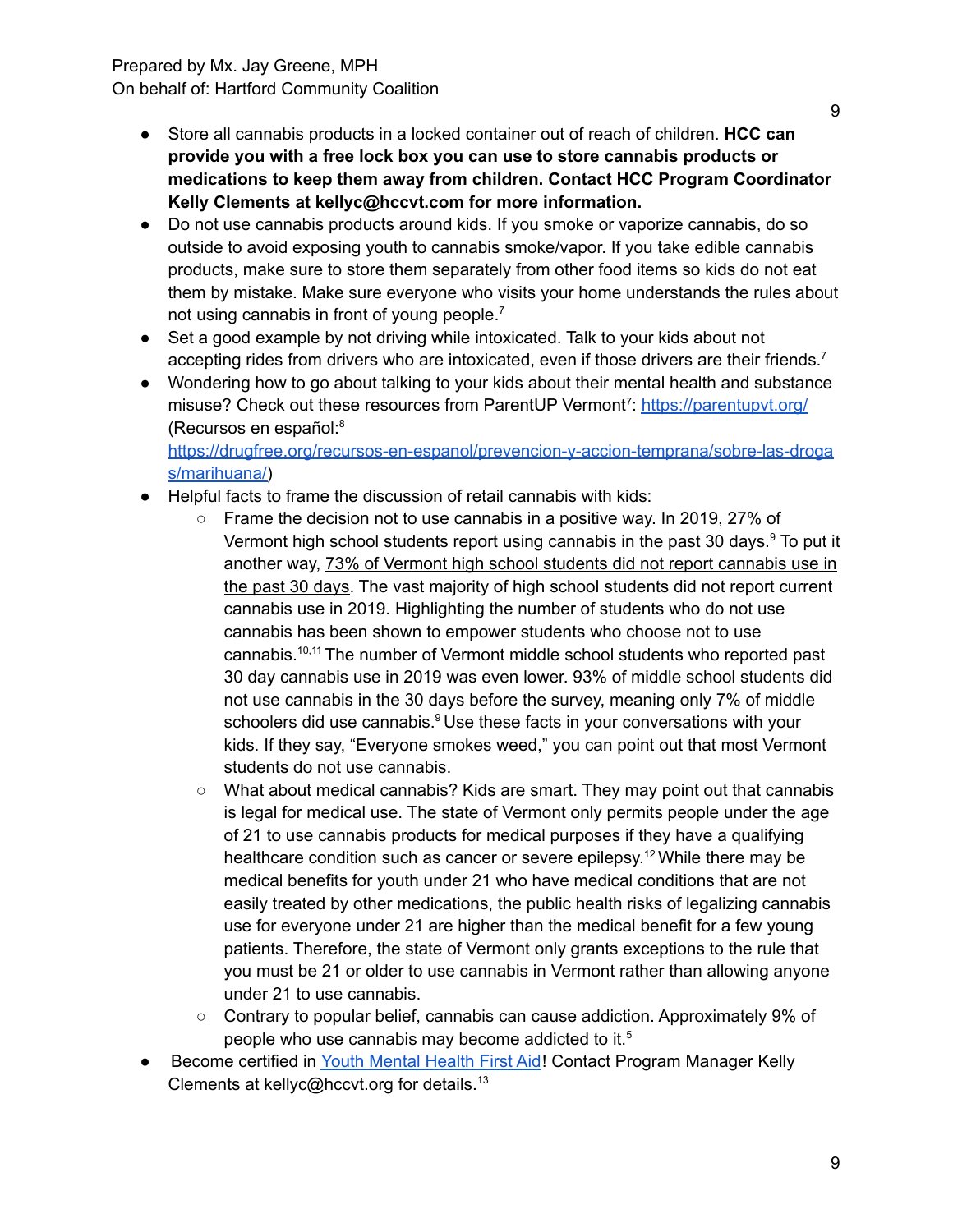\*What is psychosis? Psychosis is a mental condition in which a person becomes disconnected from reality. Symptoms of psychosis may include delusions (false beliefs), hallucinations (seeing or hearing things that are not there), and incoherent speech. People experiencing psychosis may also exhibit symptoms of depression, anxiety, sleep disruption, and social withdrawal. For more information, see "Understanding Psychosis" by the National Institute for Mental Health.<sup>14</sup>

Sources cited:

- 1. Peña-Melnyk J. *2017-12 Providing a Legal Framework When Jurisdictions Decide to Decriminalize, Commercialize and Tax Cannabis*.; 2018. Accessed January 20, 2022. https://nhcsl.org/resources/resolutions/2017/2017-12/
- 2. Klein A. Poly and Tricky Dick: The drug war origins of the term "polydrug use." *Nordic Studies on Alcohol and Drugs*. 2018;35(6):404-412. doi:10.1177/1455072518786666
- 3. American Academy of Pediatrics, American Academy of Child and Adolescent Psychiatry, Children's Hospital Association. AAP-AACAP-CHA Declaration of a National Emergency in Child and Adolescent Mental Health. Published October 19, 2021. Accessed January 5, 2022. https://www.aap.org/en/advocacy/child-and-adolescent-healthy-mental-development/aap-

aacap-cha-declaration-of-a-national-emergency-in-child-and-adolescent-mental-health/?c ampaign id=9&emc=edit\_nn\_20220104&instance\_id=49344&nl=the-morning&regi\_id=72 623754&segment\_id=78602&te=1&user\_id=a6f0e615a97cbc4a2d53a8ad0a4b51eb

- 4. Hartford Community Coalition. SUICIDE PREVENTION | HCC. Published 2021. Accessed February 4, 2022. https://www.hccvt.org/suicide-prevention
- 5. Volkow ND, Swanson JM, Evins AE, et al. Effects of Cannabis Use on Human Behavior, Including Cognition, Motivation, and Psychosis: A Review. *JAMA Psychiatry*. 2016;73(3):292-297. doi:10.1001/JAMAPSYCHIATRY.2015.3278
- 6. Curran HV, Morgan CJA. Chapter 36 Desired and Undesired Effects of Cannabis on the Human Mind and Psychological Well-Being. In: Pertwee RG, ed. *Handbook of Cannabis*. 1st ed. Oxford University Press; 2014:646-659.
- 7. ParentUp. Parenting Tools for the Tough Stuff. Accessed January 30, 2022. https://parentupvt.org/
- 8. Cómo Hablar Sobre el Uso de Marihuana Partnership to End Addiction. Accessed January 30, 2022. https://drugfree.org/recursos-en-espanol/prevencion-y-accion-temprana/sobre-las-drogas /marihuana/
- 9. *2019 Vermont Youth Risk Behavior Survey Statewide Results*.; 2020. Accessed January 28, 2022.

10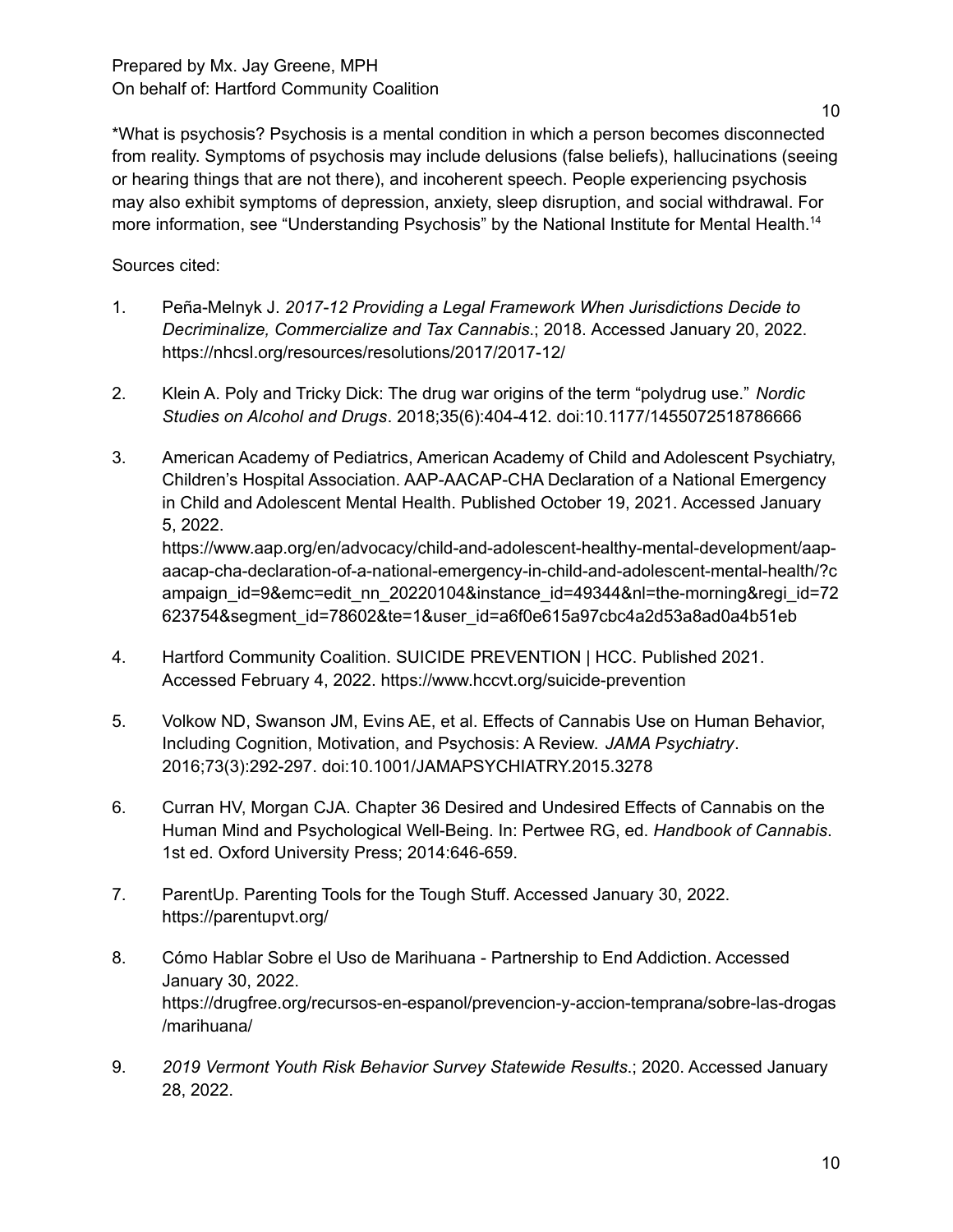https://www.healthvermont.gov/sites/default/files/documents/pdf/CHS\_YRBS\_statewide\_r eport.pdf

- 10. Blackwell-Moore L. Messaging to Prevent Youth Cannabis Use. In: *Center for Health and Learning Youth Cannabis Prevention 2021*. ; 2021. Accessed January 28, 2022. https://healthandlearning.org/wp-content/uploads/2021/09/Blackwell-Moore-messaging-c annabis-prevention-9.23.21.pptx.pdf
- 11. Substance Abuse and Mental Health Services Administration. *EVIDENCE-BASED RESOURCE GUIDE SERIES Preventing Marijuana Use Among Youth* .; 2021. Accessed January 30, 2022. https://store.samhsa.gov/sites/default/files/SAMHSA\_Digital\_Download/PEP21-06-01-00 1.pdf
- 12. Vermont Department of Public Safety. Frequently Asked Questions by Patients and Caregivers. Vermont Official State Website. Accessed February 4, 2022. https://medicalmarijuana.vermont.gov/patients-and-caregivers#DMC
- 13. Hartford Community Coalition. YOUTH MENTAL HEALTH FIRST AID | HCC. Published 2021. Accessed February 4, 2022. https://www.hccvt.org/programs-youth-mental-health
- 14. National Institute of Mental Health. *Understanding Psychosis*. Accessed February 4, 2022.

https://www.nimh.nih.gov/sites/default/files/documents/health/publications/understandingpsychosis/20-mh-8110-understandpsychosis.pdf

11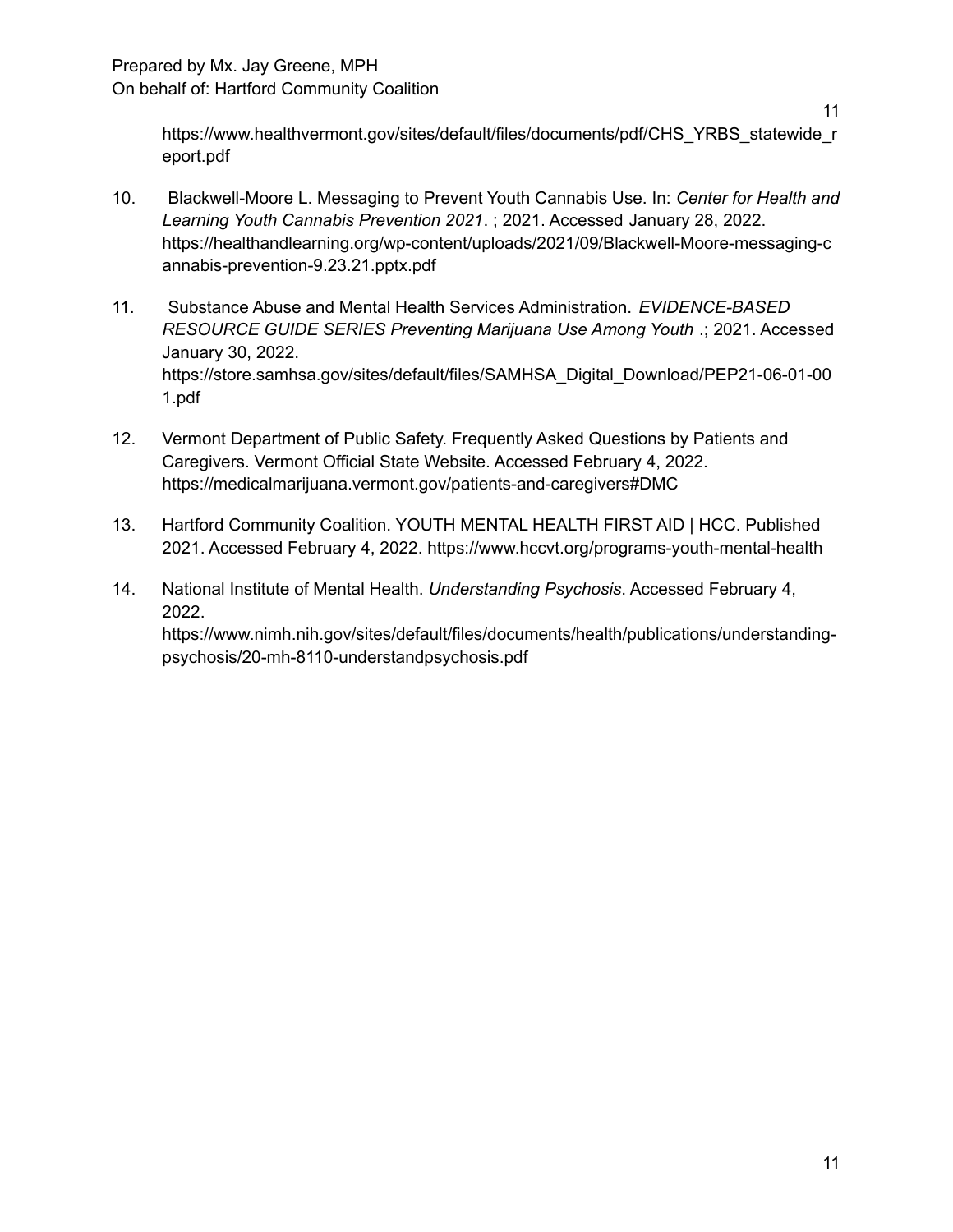3.What do adults aged 21 or over need to know about retail cannabis and safer cannabis use?

Why do these documents use the word "cannabis" instead of "marijuana"?

● In the early 20th century, the term "marijuana" was used by members of the federal government to create an association between the use of the cannabis plant and minority racial groups in the Southern and Southwestern United States. The federal policy decision to codify the use of the term "marijuana" in the 1937 Marijuana Tax Act was motivated by racism, xenophobia, and prejudice.<sup>1,2</sup> Switching to "cannabis" instead of "marijuana" removes racially coded language from our vocabulary. Additionally, current legislation in the state of Vermont regarding the plant *Cannabis sativa L.* uses the term "cannabis." Any information related to regulatory efforts in Vermont should also use the term "cannabis" to avoid confusion.

What do adults need to know about cannabis?

Regardless of whether the local Town of Hartford ballot measure passes, 2022 will be the year that cannabis becomes more widely available as a retail product to adults aged 21 or over in Vermont. <sup>3</sup> There are some key facts you need to know about cannabis to protect your health and the health of youth in your community. The following information is intended to inform you of the risks of consuming cannabis products that contain THC (tetrahydrocannabinol), the class of chemicals that causes the feelings of "high" or intoxication. <sup>4</sup> CBD, or cannabidiol, does not cause feelings of "high" or intoxication.<sup>4</sup> Providing information on ways to reduce the risks associated with cannabis use is not an endorsement of the use of cannabis by the Hartford Community Coalition.

- Cannabis can cause addiction. Approximately 9% of people who use cannabis may become addicted to it. <sup>4</sup> You can reduce your risk of addiction by abstaining from cannabis use, by using cannabis infrequently (not every day), and by consulting a mental health professional if you feel you are using cannabis to cope with stress. The Hartford Community Coalition website has links to local community resources if you or someone you know is struggling with addiction.<sup>5</sup> Click [here](https://www.hccvt.org/substance-misuse) to learn more.
- Cannabis use can exacerbate symptoms of psychosis.<sup>\*</sup> The risk of psychosis increases with the amount and frequency of THC consumption.<sup>4,6</sup> The risk of psychosis is higher among people with a family history of schizophrenia or other schizotypal mental health disorders. 4,5 People with a personal or family history of psychosis should consider abstaining from cannabis products that contain THC altogether.
- THC impairs your ability to drive or operate heavy machinery. You should wait at least 4 hours after smoking or vaporizing cannabis products containing THC before driving. You should wait at least 8 hours to drive after eating an edible form of THC, like a gummy or brownie. The intoxicating effects of edible cannabis take longer to wear off.<sup>7,8</sup>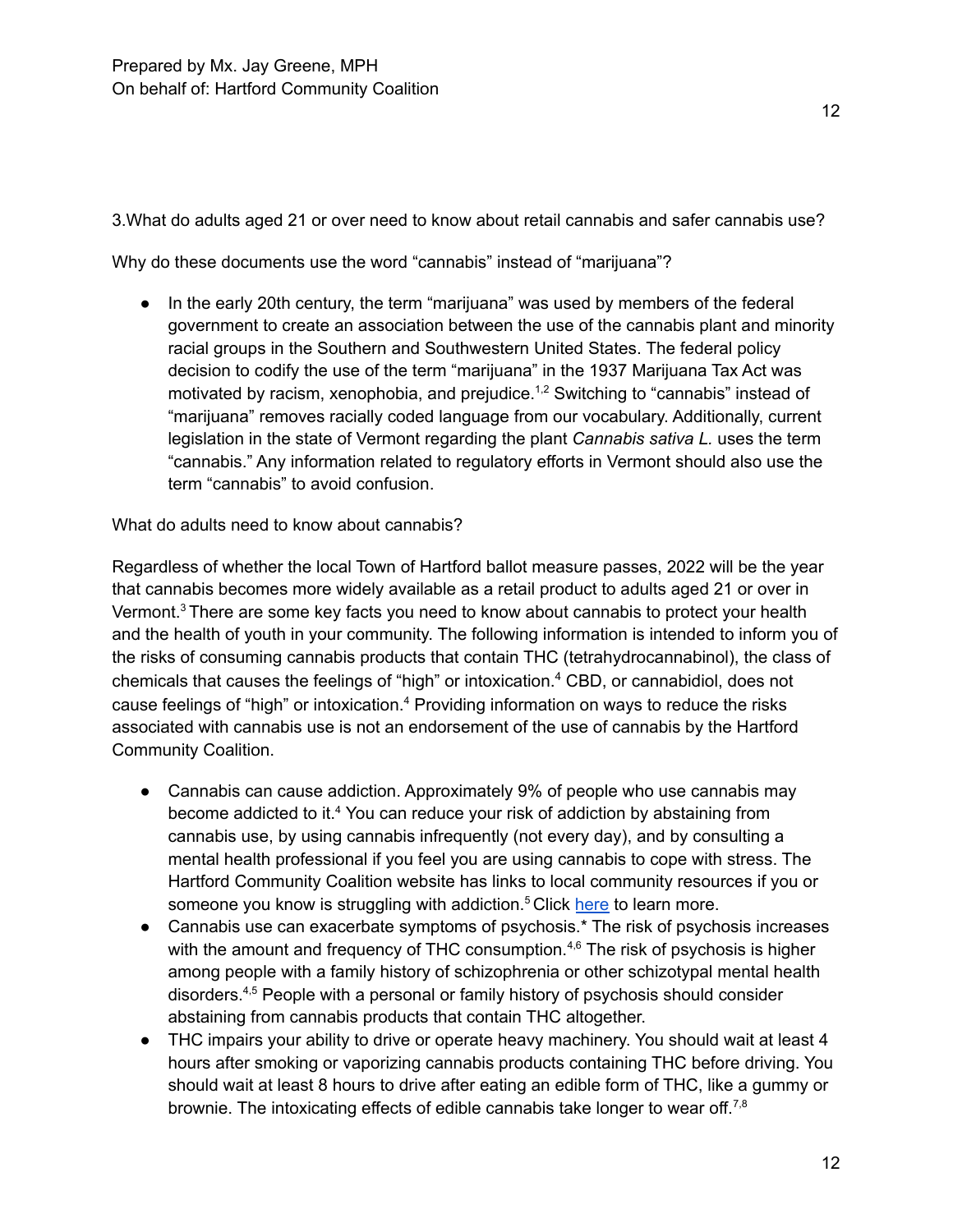- $\circ$  Please note that the 4 hours for inhaled cannabis/8 hours for edible cannabis time frames are general guidelines, not hard-and-fast rules. You should not drive if you still feel like you are intoxicated, regardless of how much time has passed since you last consumed cannabis.
- Cannabis sold now is stronger than the cannabis that was produced 20 years ago.<sup>8</sup> If you try cannabis products, take the smallest dose possible to start with. A low dose could be as little as 1 milligram (mg) to 5mg of an edible THC product or one inhalation from a vaporized cannabis oil product. The effects of edible cannabis products can be delayed by up to 2 hours after ingestion. Do not take more edible cannabis products after your first dose until you have waited at least 2 hours for your first dose to take effect. 6,7
- THC can cause anxiety. Taking CBD can help reduce anxiety associated with taking THC.<sup>8,9</sup> It can be useful to have a cannabis product that only contains CBD on hand to help counteract the effects of THC in case you experience anxiety after consuming THC.
- Do not combine cannabis with other psychoactive substances such as alcohol, caffeine, or nicotine.
- Cannabis products, including products that only contain CBD, can interact with prescription medications.<sup>9</sup> Talk to your doctor or primary care provider if you take any medications before trying cannabis products.
- Keep all cannabis products away from children and young adults under the age of 21. It is illegal to give retail cannabis products to people under the age of 21 in Vermont.<sup>10</sup> Using cannabis at an early age is associated with negative mental health outcomes including increased risk of developing psychosis, depression, cannabis use disorder, and other mental health conditions. 4,6,9 **HCC can provide you with a free lock box you can use to store cannabis products or medications to keep them away from children. Contact HCC Program Coordinator Kelly Clements at kellyc@hccvt.com for more information.**
- You should not use retail cannabis products to address sleep concerns. There is mixed evidence on whether healthy people with no underlying medical conditions may benefit from cannabis as a sleep aid. Studies suggest that cannabis use can harm sleep quality in otherwise healthy people.<sup>11</sup> Some medical cannabis preparations have been studied for use as sleep aids for patients with post-traumatic stress disorder (PTSD), chronic pain, and other medical conditions.<sup>12</sup> Talk to a doctor or other medical professional if you are considering using cannabis to address medical needs like pain control or poor sleep quality.
- Do not use cannabis if you are pregnant or breastfeeding. Cannabis may have negative impacts on the developing fetus and may cause harm to breastfeeding infants. More research is needed to establish whether cannabis is safe to use during pregnancy at any dose. 13

\*What is psychosis? Psychosis is a mental condition in which a person becomes disconnected from reality. Symptoms of psychosis may include delusions (false beliefs), hallucinations (seeing or hearing things that are not there), and incoherent speech. People experiencing psychosis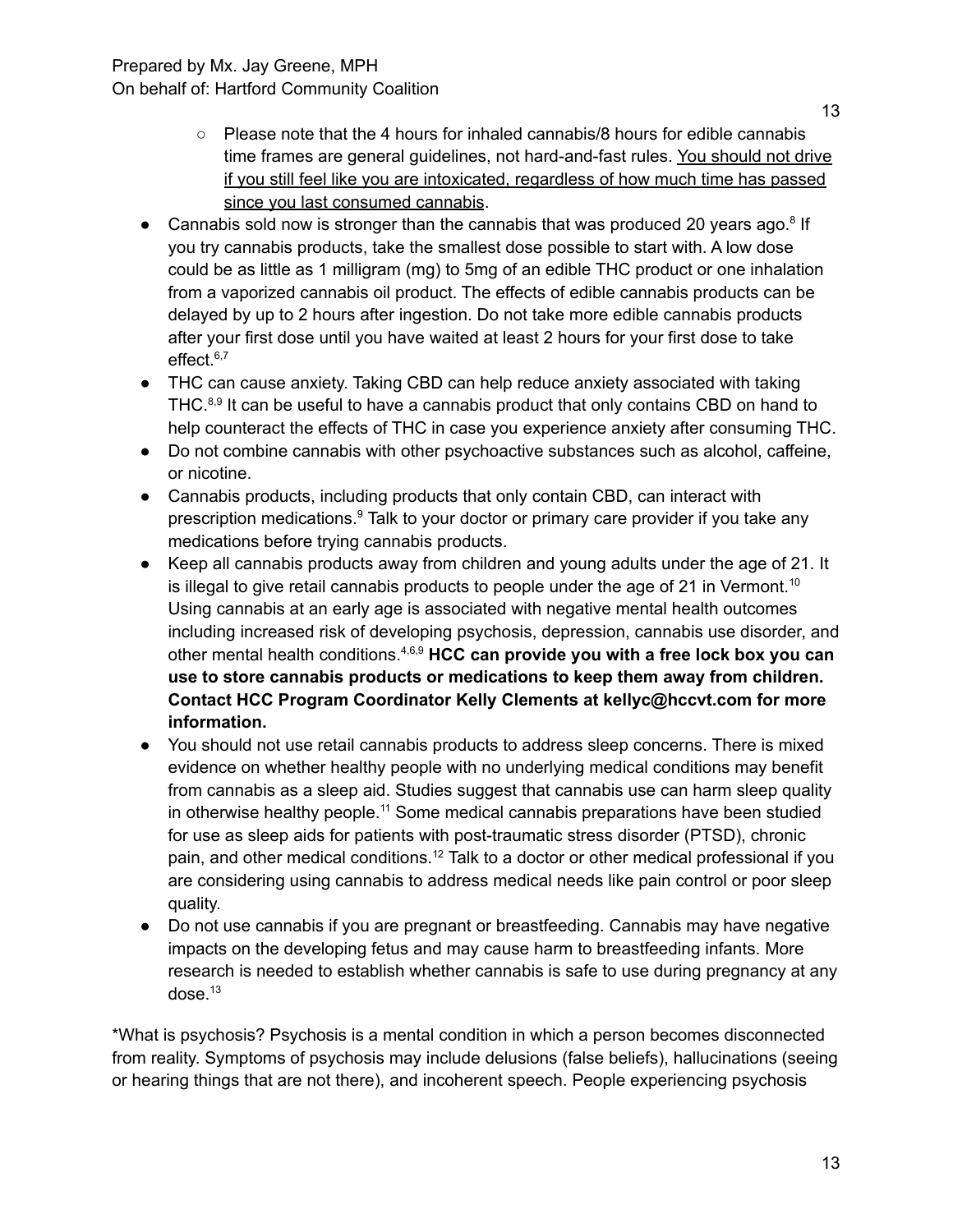may also exhibit symptoms of depression, anxiety, sleep disruption, and social withdrawal. For more information, see "Understanding Psychosis" by the National Institute for Mental Health.<sup>14</sup>

- 1. Peña-Melnyk J. 2017-12 Providing a Legal Framework when Jurisdictions Decide to Decriminalize, Commercialize and Tax Cannabis. In: *Annual Meeting of the National Hispanic Caucus of State Legislators*. ; 2018. Accessed January 20, 2022. https://nhcsl.org/resources/resolutions/2017/2017-12/
- 2. Klein A. Poly and Tricky Dick: The drug war origins of the term "polydrug use." *Nordic Studies on Alcohol and Drugs*. 2018;35(6):404-412. doi:10.1177/1455072518786666
- 3. Vermont General Assembly. *No. 62. An Act Relating to Miscellaneous Cannabis Regulation Procedures.* General Assembly of the State of Vermont; 2021. Accessed January 30, 2022. https://legislature.vermont.gov/Documents/2022/Docs/ACTS/ACT062/ACT062 As Enacted.pdf
- 4. Gardner EL. Chapter 9 Cannabinoids and Addiction. In: Pertwee RG, ed. *Handbook of Cannabis*. 1st ed. Oxford University Press; 2014:172-187.
- 5. Hartford Community Coalition. SUBSTANCE MISUSE | HCC. Published 2021. Accessed February 4, 2022. https://www.hccvt.org/substance-misuse
- 6. Volkow ND, Swanson JM, Evins AE, et al. Effects of Cannabis Use on Human Behavior, Including Cognition, Motivation, and Psychosis: A Review. *JAMA Psychiatry*. 2016;73(3):292-297. doi:10.1001/JAMAPSYCHIATRY.2015.3278
- 7. Eadie L, Lo LA, Christiansen A, et al. Duration of Neurocognitive Impairment With Medical Cannabis Use: A Scoping Review. *Frontiers in psychiatry*. 2021;12:638962. doi:10.3389/fpsyt.2021.638962
- 8. Hall W, Degenhardt L. Chapter 39 Harm Reduction Policies for Cannabis. In: Pertwee RG, ed. *Handbook of Cannabis*. 1st ed. Oxford University Press; 2014:691-709.
- 9. Curran HV, Morgan CJA. Chapter 36 Desired and Undesired Effects of Cannabis on the Human Mind and Psychological Well-Being. In: Pertwee RG, ed. *Handbook of Cannabis*. 1st ed. Oxford University Press; 2014:646-659.
- 10. Vermont Cannabis Control Board. *STATE OF VERMONT CANNABIS CONTROL BOARD RULE 2: REGULATION OF CANNABIS ESTABLISHMENTS*.; 2022. Accessed February 1, 2022. https://ccb.vermont.gov/sites/ccb/files/2021-11/Proposed Rule 2 - Regulation of Cannabis Establishments.pdf
- 11. Edwards D, Filbey FM. Are Sweet Dreams Made of These? Understanding the Relationship between Sleep and Cannabis Use. *Cannabis and Cannabinoid Research*. 2021;6(6):462-473. doi:10.1089/CAN.2020.0174